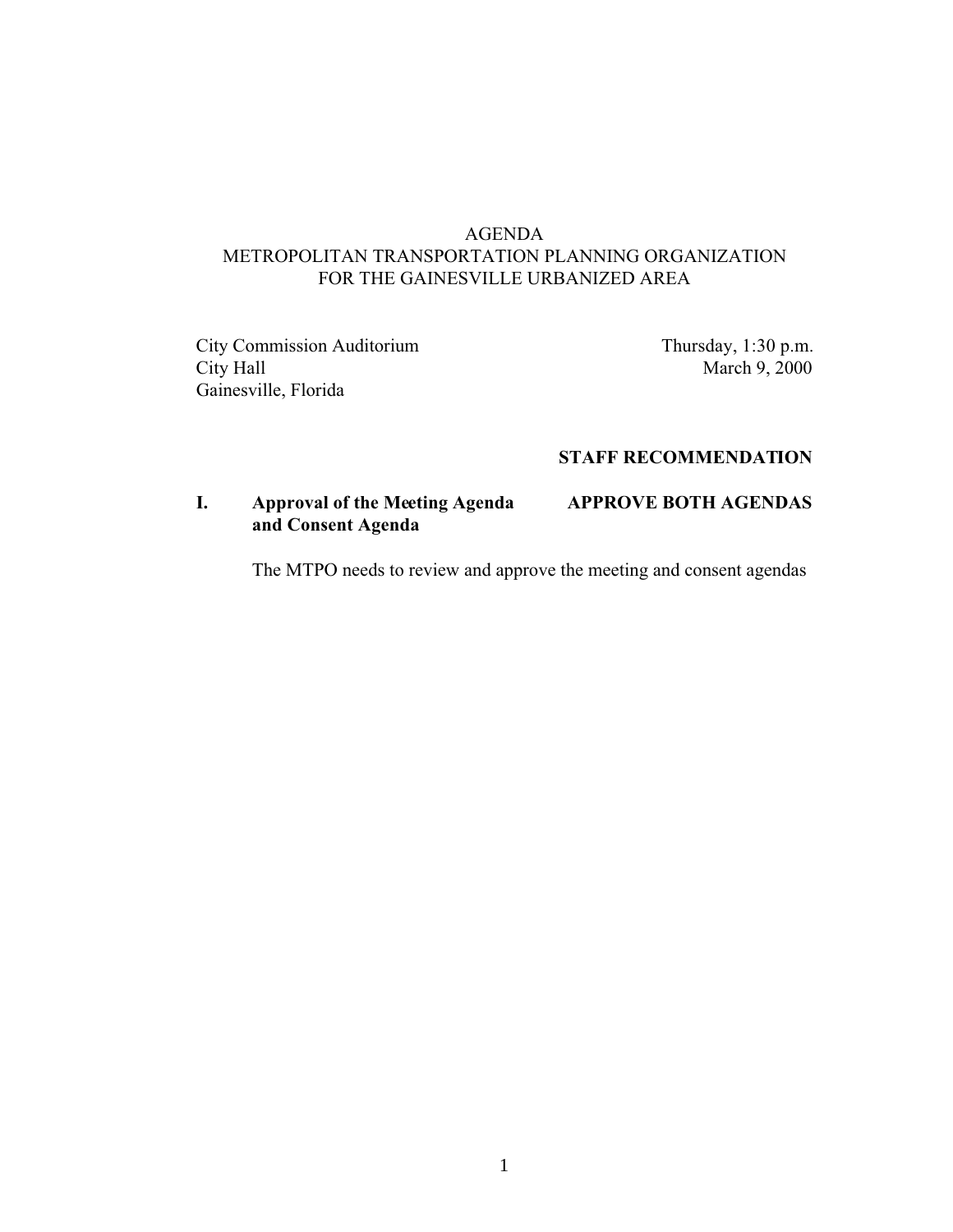### **CONSENT AGENDA METROPOLITAN TRANSPORTATION PLANNING ORGANIZATION FOR THE GAINESVILLE URBANIZED AREA**

**City Commission Auditorium Thursday, 1:30 p.m. City Hall March 9, 2000 Gainesville, Florida** 

#### **STAFF RECOMMENDATION**

| CA.1 | <b>MTPO Minutes- January 20, 2000</b>                                                                              | <b>APPROVE MINUTES</b>                        |
|------|--------------------------------------------------------------------------------------------------------------------|-----------------------------------------------|
|      | The latest set of MTPO minutes are ready for review and approval                                                   |                                               |
| CA.2 | <b>County-Wide Bicycle Master Plan-</b><br><b>Contract Amendment</b>                                               | <b>APPROVE STAFF</b><br><b>RECOMMENDATION</b> |
|      | At the January meeting, the MTPO approved the scope-of-work for<br>this contract amendment with TransCore          |                                               |
| CA.3 | <b>County-Wide Bicycle Master Plan-</b><br><b>Subconsultant Agreement</b>                                          | <b>APPROVE STAFF</b><br><b>RECOMMENDATION</b> |
|      | The MTPO must approve all subconsultant agreements                                                                 |                                               |
| CA.4 | <b>Transportation and Community and System</b><br><b>Preservation Grant- Subconsultant Agreements</b>              |                                               |
|      | <b>Rutgers University</b><br>A.                                                                                    | <b>APPROVE AGREEMENT</b>                      |
|      | Dr. Reid Ewing needs to have a subconsultant agreement approved<br>between Rutgers University and SCI, Engineering |                                               |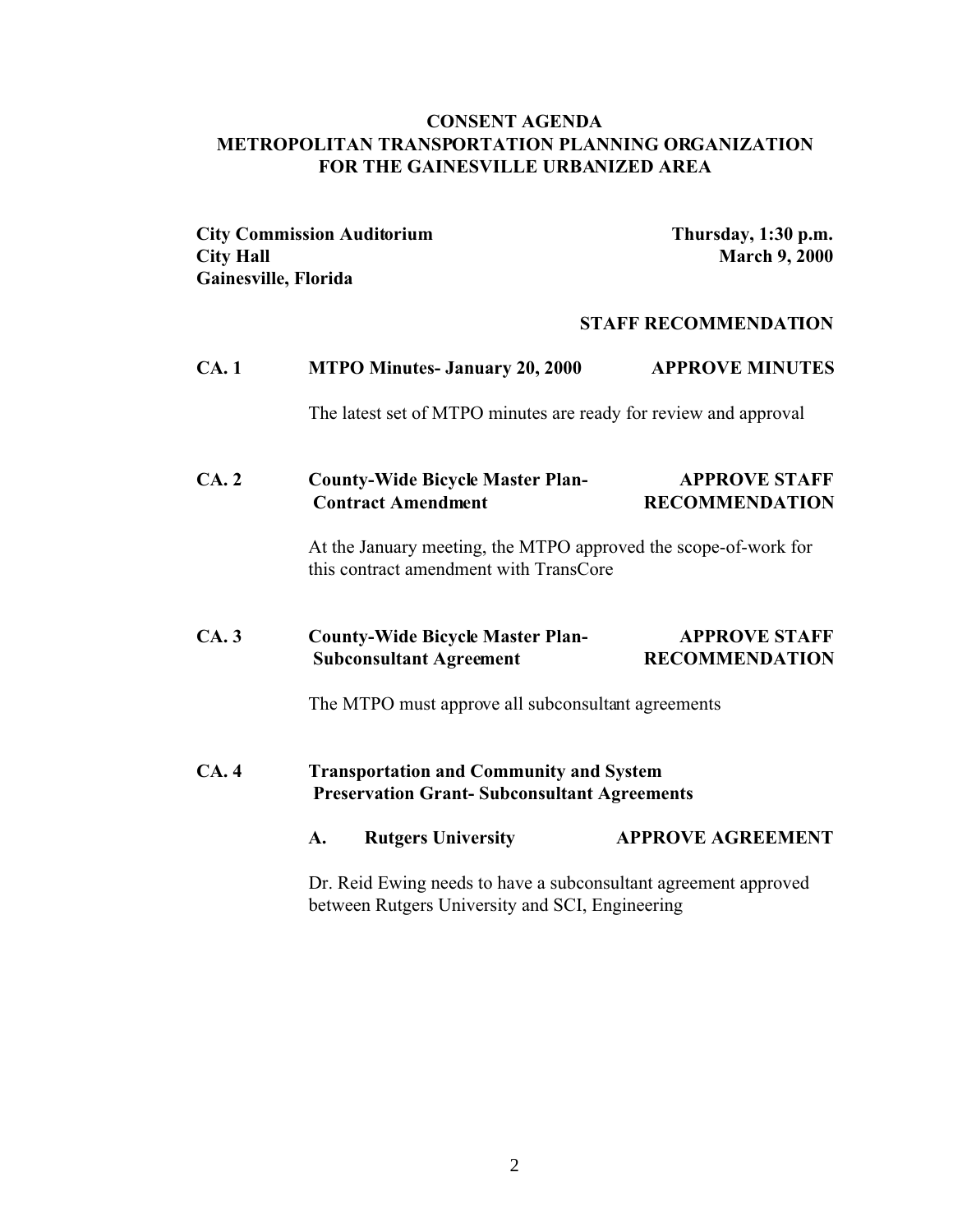## **B. Florida State University- APPROVE AGREEMENT Marketing Institute**

This subconsultant agreement is needed in order to conduct the travel diary survey for this grant project

# **CA. 5 Evaluation and Appraisal Report APPROVE CAC Extension RECOMMENDATION**

This extension will allow for coordination between the MTPO's plan update and the update of the County's Comprehensive Plan

## **CA. 6 Transportation Disadvantaged Program- APPOINT Voting Early Childhood Services Position MR. SKELLY**

The agency representing this position is recommending that Mr. Skelly serve as its voting representative

## **CA. 7 Transportation Disadvantaged Program- FOR INFORMATION Status Report ONLY**

The MTPO has asked for monthly status reports regarding CTS' progress implementing the City Audit recommendations

# **CA. 8 Transit Monitoring Program FOR INFORMATION ONLY for the Regional Transit System**

Each year, MTPO staff prepare an annual transit ridership report

## **CA. 9 Recent MTPO Correspondence FOR INFORMATION ONLY (Without enclosures)**

- 1. MTPO Chair Clemons February 10 letters to City of Alachua, City of Archer, City of Hawthorne, City of High Springs, Town of LaCrosse, Town of Micanopy, City of Newberry, and City of Waldo; and
- 2. Tower Road and SW 24th/20th Avenue Corridor Study Memorandum dated February 23, 2000.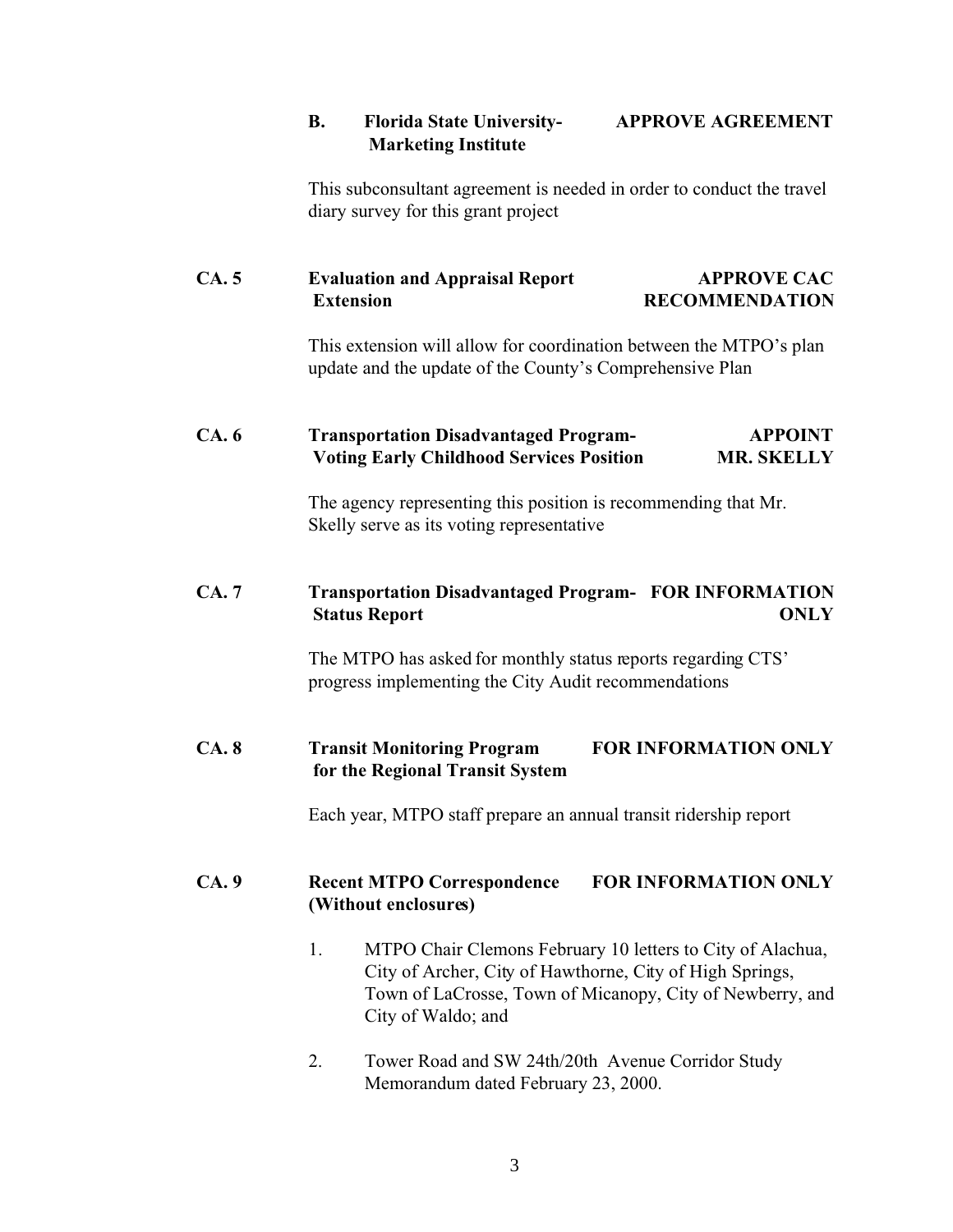### **AGENDA METROPOLITAN TRANSPORTATION PLANNING ORGANIZATION FOR THE GAINESVILLE URBANIZED AREA**

**City Commission Auditorium Thursday, 1:30 p.m. City Hall March 9, 2000 Gainesville, Florida** 

**RECOMMENDATION**

### **II. W. University Avenue/Main Street APPROVE STAFF Traffic Analysis Contract RECOMMENDATION**

The MTPO's consultant will discuss a draft scope-of-work and contract for this traffic analysis

#### **III. Long Range Transportation Plan Update-**

#### **A. Goals and Objectives APPROVE STAFF RECOMMENDATION**

The MTPO needs to approve a set of goals and objectives to guide the update of the community's transportation plan

#### **B. Urban Form Concepts APPROVE STAFF RECOMMENDATION**

The MTPO's consultant is requesting approval of four proposed urban form concepts (land use alternatives) to test and evaluate

#### **IV. Next MTPO Meeting <b>AGREE TO MEET MARCH 20**

The next meeting is scheduled for March 20 at 7:00 p.m. in the Jack Durrance Auditorium

#### **V. Comments**

- **A. MTPO Members\***
- **B. Citizens\***